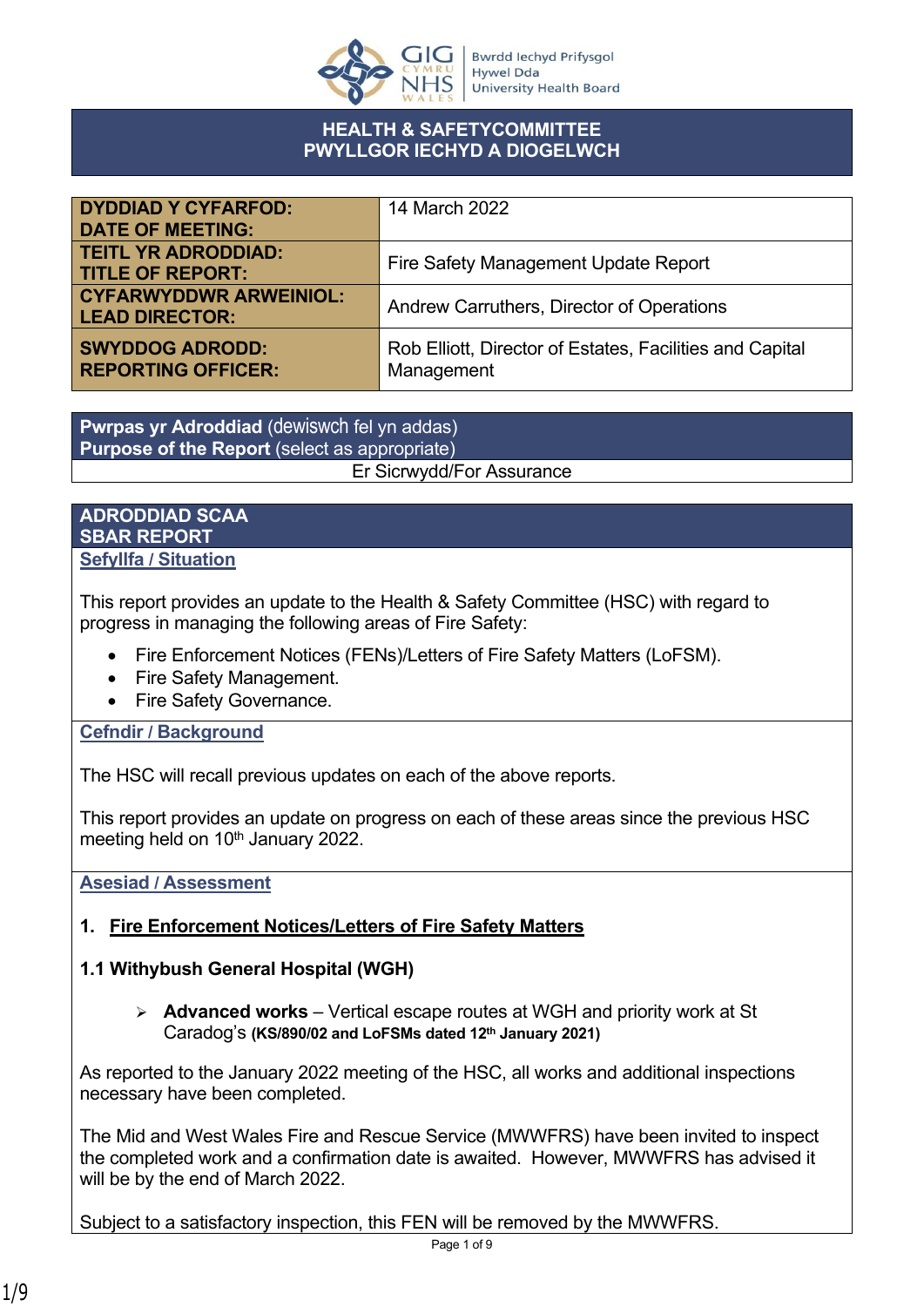**Phase 1** – All remaining horizontal escape routes at WGH, all remaining work at St Caradog's and St Nons, all work at Kensington, St Thomas, Springfield, Sealyham and Pembroke County Blocks **(FEN KS/890/03, FEN KS/890/05 and LOFSM completion date April 2022)**

The Project Management Team has now fully assessed and accepted the Supply Chain Partner's (SCP) revised programme. This programme now takes into account the additional complex work to undertake the "overboarding" as required by the MWWFRS. The completion date of works on site is December 2022 with a short period of contingency running into January 2023.

The MWWFRS has been fully briefed on this programme adjustment, which is required to deliver the "overboarding" work. They are fully supportive of the adjustment and have provided written confirmation of their agreement. MWWFRS has advised that they will visit the site during 2022 and will formally update FEN dates when appropriate.

Following the last report to the HSC, the activity on site has revealed considerable improvement in productivity due to enhanced forward-look planning and survey work undertaken. There are many challenges ahead, however the Project is being closely monitored.

The financial position remains highly challenging and this has been regularly reported to the Capital, Estates and Information Management Technology Sub Committee (CEIMTSC) and is also regularly reported to Welsh Government (WG).

The SCP and Project Management Team continue to review all options of mitigating delays by progressing with alternative areas to maintain progress, however this is hugely challenging given the clinical pressures at our acute sites.

Regular dialogue continues with MWWFRS to update any adjustments to programme on this phase of works. The Enforcing Officers have personally viewed the activities on site, fully understand the challenging work required and are supportive of Hywel Dda University Health Board's (HDdUHB) actions.

**Phase 2** – All departments/ ward areas/ risk rooms **(FEN KS/890/04)**

Phase 2 works remain on programme to be completed by April 2025.

The resource schedule needed to progress the Phase 2 Business Justification Case (BJC) work has now been submitted to WG for consideration and approval.

Subject to WG support for this, the Business Case work will commence immediately. It is currently envisaged that the BJC development will take in the order of seven months, although this may need to be reviewed when the detailed planning and survey work is under way.

We currently anticipate a mobilisation of works on site in late 2022/early 2023 (subject to the due diligence work involved in the BJC development). This will also be required to be aligned closely with the completion of the Phase 1 programme works.

A programme completion date will be developed as the above BJC work is progressed, as this will need to take into account the work content and complexity of this Phase 2 Project.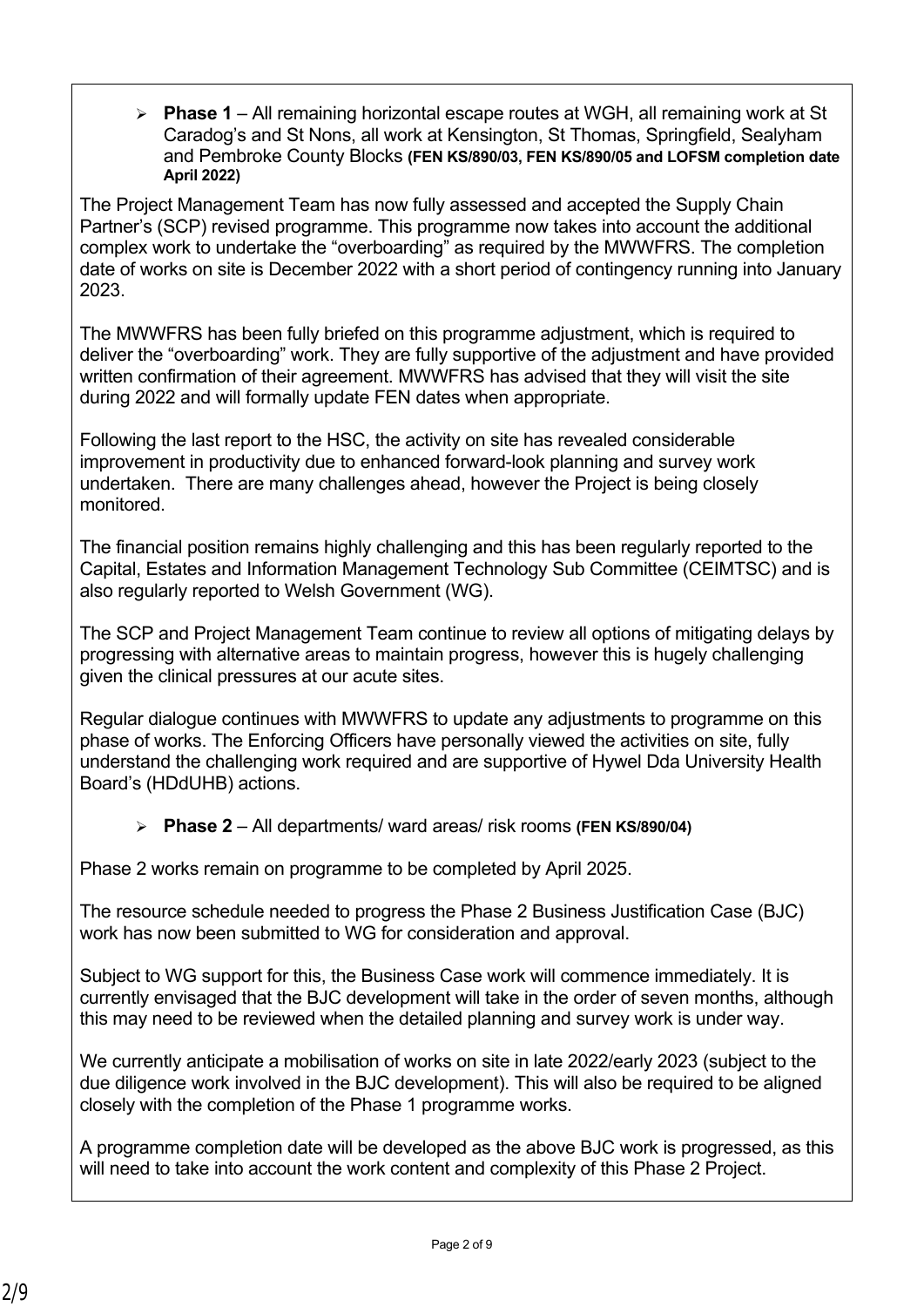At this point, confidence remains that the April 2025 date can be achieved, however this will need to be reviewed when the Business Case work is completed. This has been discussed with MWWFRS, who appreciates that a revision may be required to this programme should the nature of the works dictate that an additional period becomes necessary.

# **Decant Arrangements to support Phase 2 Work**

Following WG support for the fees required to develop the BJC for the Decant Ward, the Business Case development is now well underway.

The anticipated BJC submission date to WG is April 2022.

This would support the Decant Ward being available to HDdUHB in circa March/April 2023. This will align closely with the revised completion date for Phase 1, which is currently envisaged as December 2022.

Collaborative working with the Helicopter Management Contractor Babcocks is being undertaken in order to negotiate minor modifications to the approach and landing trajectory for the Heli-pad at WGH. It is anticipated that these negotiations will be completed shortly and an update will be provided at the next HSC meeting.

The continuous programme of delivery through the Advanced Work Phase, Phase 1 and Phase 2 is fully supported by MWWFRS.

# **1.2 Glangwili General Hospital (GGH)**

**Advanced works** – All vertical escape routes at GGH **(FEN KS/890/07)**

It was reported at the January 2022 HSC meeting, that three doorsets remained outstanding at GGH due to COVID-19 restricted areas. This has now been the case for several months and continues to be the position.

In order to take a pragmatic approach on this FEN, an agreement has been reached with MWWFRS that the completion of the three outstanding doorsets will be transferred across to the Phase 1 works programme, in order for them to be completed at a time when clinical restrictions allow.

This will then allow the Advance Works FEN to be removed from HDdUHB subject to a satisfactory inspection by MWWFRS.

All the outstanding items noted for GGH at the January 2022 HSC meeting have been completed and all technical assessments on the Advance Works have now been concluded.

The MWWFRS has been invited to inspect the completed work and we await a confirmed date for this. However, they have advised it will be by the end of March 2022.

 **Phase 1** – All remaining horizontal escape routes at GGH **(FEN KS/890/08 Completion Date July 2022)**

All supply chain site establishment work is completed.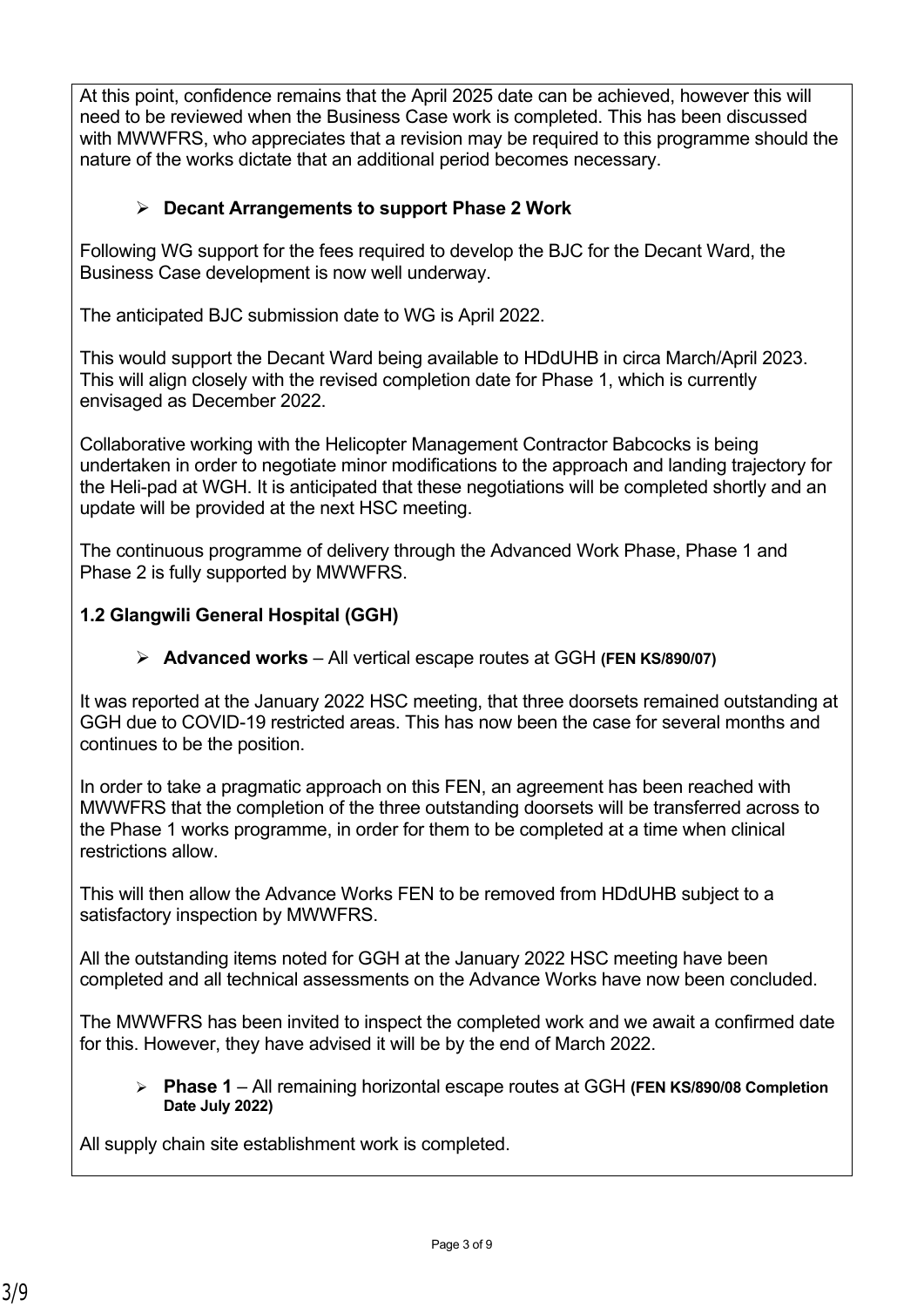The programme for detailed survey and forward-look planning is underway and is on programme to be completed by the end of March 2022. It is currently planned that the work on site will commence in April 2022.

The current forecasted completion date is April 2023, however this will need to be closely monitored and reviewed as the project progresses.

HDdUHB continues to keep MWWFRS fully up-to-date with any adjustments to programme on this phase of works. MWWFRS is fully aware of the above timescales and has advised that they are planning a site visit at an appropriate time in 2022 to confirm any extension of time that may be required.

**Phase 2** – All departments/ ward areas/ risk rooms **(FEN KS/890/09)**

Phase 2 remains on programme to be completed by April 2024 (subject to the full due diligence work needed as part of the Business Case development).

Following the approval to the Phase 1 Business Case, the Project Management Team in conjunction with the HDdUHB Team have reviewed the overall programme for Phases 1 and 2 to ensure there is an alignment between the end of Phase 1 and commencement of Phase 2 to ensure a continuous work programme.

The delivery programme now indicates that the resource schedule will be submitted to WG circa May 2022 allowing the BJC to be commenced in July 2022. We would therefore expect the Phase 2 to mobilise on site circa April 2023. This will co-ordinate well with the completion of the Phase 1 programme.

It is important to note that the Phase 2 works will again be extremely complex given the delivery of these Fire Enforcement works to busy clinical areas. The due diligence work required during the Business Case development will confirm both commencement dates and programme delivery dates for this work.

A formal programme completion date will be confirmed following the due diligence work undertaken as part of the project planning for technical solutions to this phase of work. It is currently envisaged that the April 2024 completion date is achievable, however this will be confirmed upon completion of the detailed Business Case work.

Discussions have been undertaken with MWWFRS who appreciate that a revision may be required to the programme should the nature of the works dictate that an additional period of time becomes necessary.

# **1.3 Additional Letters of Fire Safety Matters**

- $\triangleright$  Tregaron
	- **Letter issued 12th May 2021.**
	- All actions have now been completed as required on the LoFSM from **MWWFRS**
	- MWWFRS has been invited to visit the site to confirm all work is satisfactory and a confirmation date is awaited.
- $\triangleright$  GGH
	- Letter issued 8<sup>th</sup> June 2021.
	- All actions have now been completed as required on the LoFSM from MWWFRS.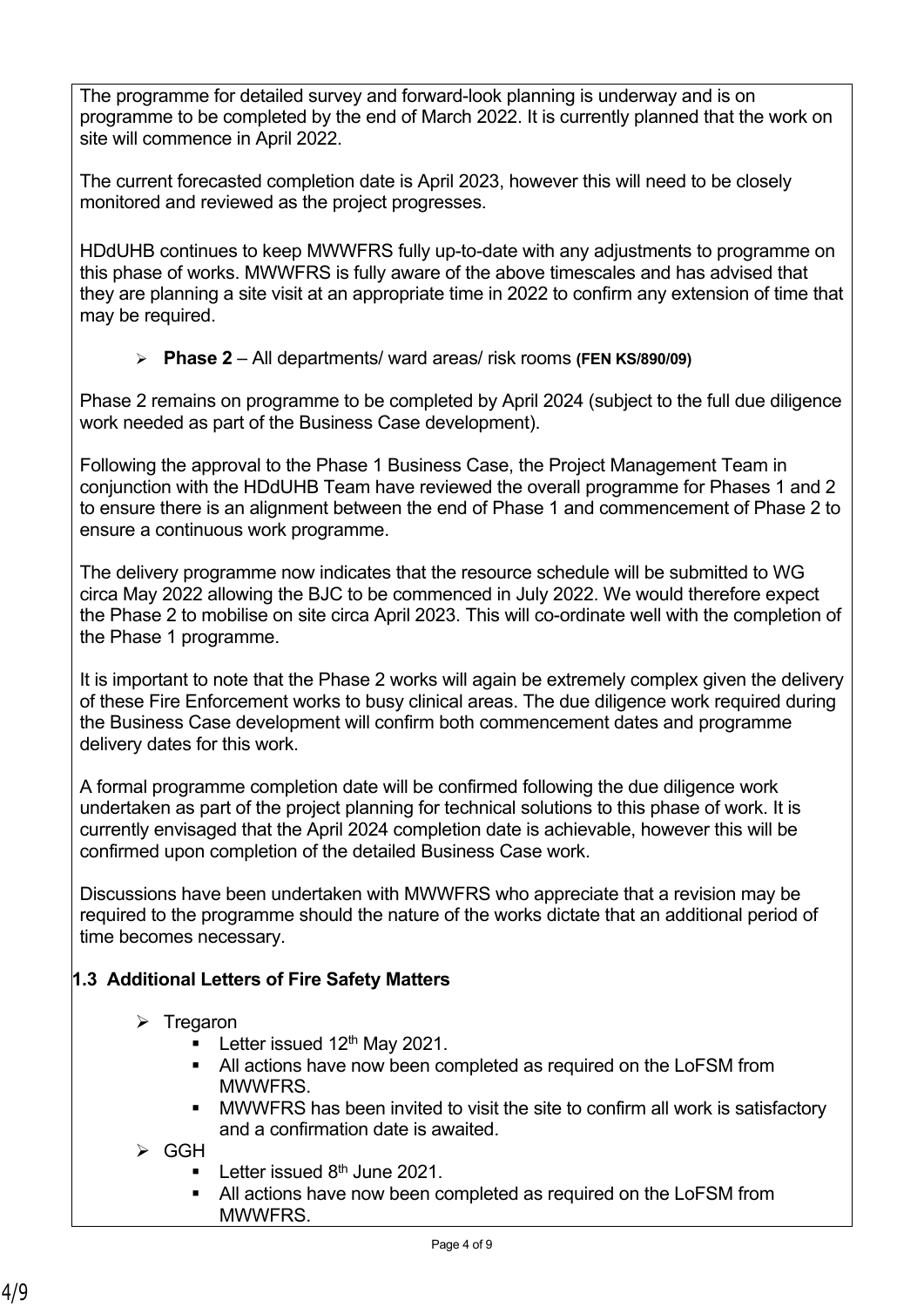- The MWWFRS has been invited to inspect the completed work and we await a confirmed date for this. However, they have advised it will be by the end of March 2022.
- **S** Greville Court
	- **Letter issued 16th June 2021.**
	- All HDdUHB items are complete.
	- Remaining items are fully the responsibility of ATEB (Housing Association).
	- Awaiting a response from MWWFRS on whether any further inspection is planned – Note: MWWFRS has already confirmed that all of the HDdUHB works are completed.
- $\triangleright$  Bronglais General Hospital (BGH) Main Building
	- Letters issued  $30<sup>th</sup>$  June 2021,  $2<sup>nd</sup>$  July 2021 and  $7<sup>th</sup>$  July 2021.
	- The LoFSM has a significant number of requirements, however there is no FEN action placed on HDdUHB for BGH.
	- The delivery of the action plan can be separated into 2 parts:
		- $\div$  Part 1
			- o The LoFSM requires HDdUHB to replace a significant number of fire doors and fire stopping in these areas.

Agreement has been made with MWWFRS regarding an initial phase to deliver on the requirements of this part of the notice. This will be in a phased approach with the initial phase being focused on all fire doors and compartmentation works for all vertical escape stairways within BGH.

This project is progressing well on site and will complete in April 2022.

Following the delivery of Phase 1, further work is necessary to comply with this element of the LoFSM.

The HDdUHB are meeting with MWWFRS on 10<sup>th</sup> March 2022 to set out a full programme of delivery for this remaining element of work. This work is of a scale which will require a Business Case phased approach and the delivery programme will be of a similar nature to that delivered at WGH and GGH.

The plan has already been submitted to NHS Wales Shared Services Partnership (NWSSP) who have acknowledged that it is an appropriate plan for the work involved. NWSSP will also be in attendance at the above meeting on 10<sup>th</sup> March 2022.

NWSSP and WG have granted HDdUHB approval to progress with the Programme Business Case (PBC) element of this work, however have noted that any approval for future funding would need to be considered on the merits of the Business Case.

HDdUHB is seeking an early scoping meeting with WG to fully consider this approach and a date is awaited.

In addition to the above Workplan, the final part of the LoFSM at BGH is as follows:

 $\div$  Part 2

o With the exception of the Items above in part 1, two items remain outstanding: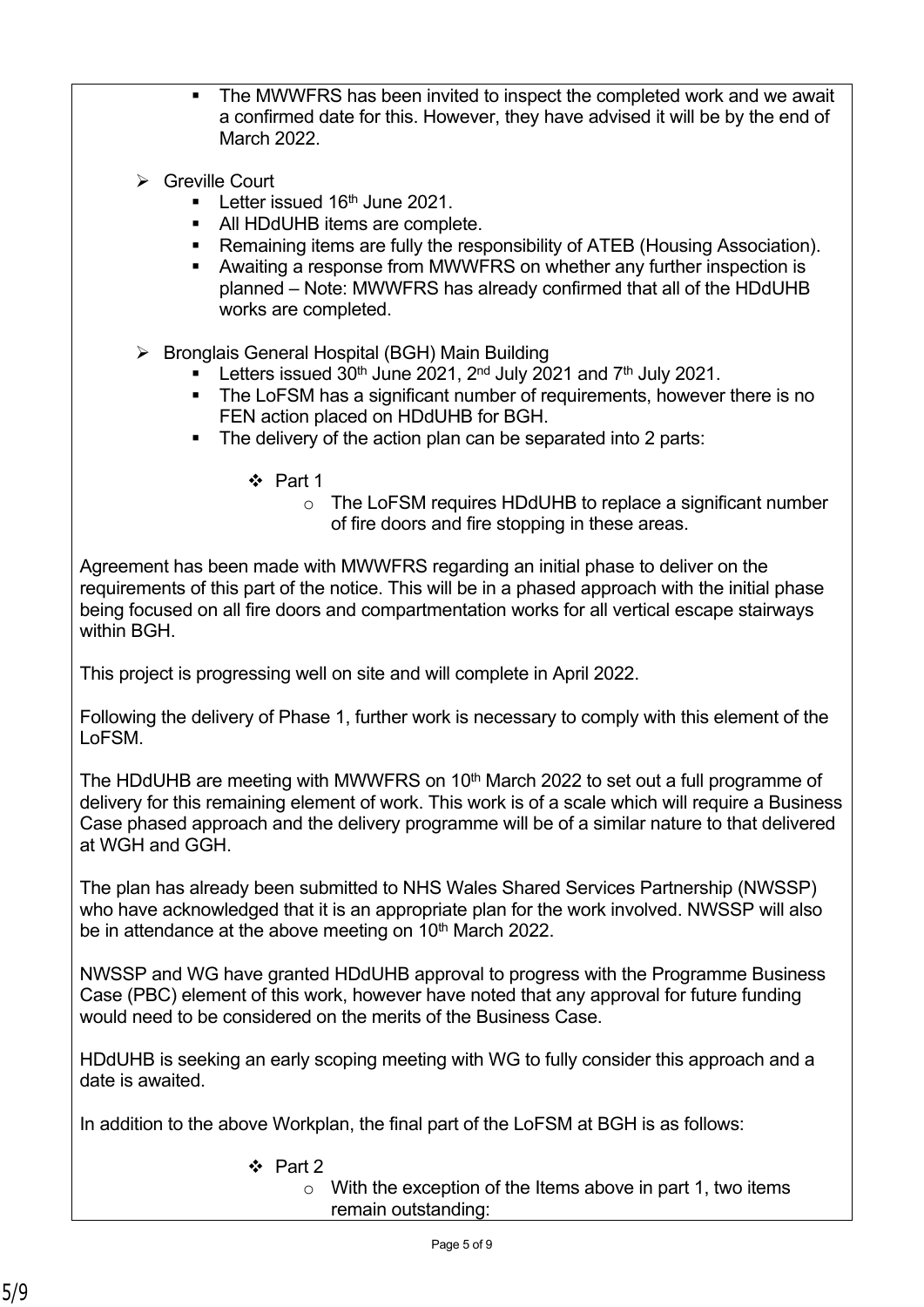- $\bullet$  Fire stopping to plant rooms, etc.  $-$  the programme for this work has been adjusted from January to March 2022 due to the identification of further work in this area. Emergency lighting work - this remains on programme to be delivered by March 2022.
- $\triangleright$  BGH Residential Blocks
	- $\blacksquare$  4 individual LoFSM issued 16<sup>th</sup> June 2021 currently on programme.
	- The project is programmed to commence mid-April 2022 and for completion by the end of June 2022.
	- Collaborative working is continuing with the MWWFRS in order to confirm and agree any update to delivery dates as required.

# WGH

- LOFSM issued  $12<sup>th</sup>$  December 2021.
- An action plan have been developed to address the small number of items identified in this LOFSM.
- We have already secured funds in the 2022/23 financial year to complete this work by circa June 2022.
- $\triangleright$  PPH
	- A different approach from MWWFRS from elsewhere in the HDdUHB.
	- On this site, the inspector is issuing individual notices on each area of the hospital visited. This is likely to involve 15 or more individual LoFSM.
	- No indication of any escalation above LoFSM on this site.
	- HDdUHB have met with the inspector to agree a pragmatic approach to the development of an action plan given that it is unlikely to receive all of the letters until circa end March 2022.
	- MWWFRS are in agreement with this approach and a full action plan will be submitted following the receipt of all the LoFSM.

# **2. Fire Safety Management Update**

**2.1 Fire Risk Assessments (FRAs)** - As at 7<sup>th</sup> February 2022, there are 0 overdue FRAs and a further 30 FRAs coming online (up to  $17<sup>th</sup>$  March 2022) as identified on the NHS Wales Shared Service Partnership – Specialist Estates Services (NWSSP-SES) system dashboard.

**2.2 Boris Fire Risk Assessment Management System** - Procurement has been completed on the Boris system, and the system development has been completed. The testing of the software has been completed on a selection of FRAs to ensure the system functions correctly and most importantly the actions are assigned to the appropriate responsible persons in the HDdUHB. The system will be ready for use by the Team by the end of March 2022.

**2.3 Fire Safety Training** - Prior to the onset of COVID-19, the performance in terms of delivery of fire safety training is identified in table 1.0 below.

Table 1.0 indicates the performance figures as at 1<sup>st</sup> December 2021 for all three levels.

#### **Table 1.0 As at 1 December 2021**

| <b>Competence Name</b>                         | <b>Assignment Count</b> | <b>Required</b> | <b>Achieved</b> | Compliance % |
|------------------------------------------------|-------------------------|-----------------|-----------------|--------------|
| NHS CSTF Fire Safety - 2 Years                 | 11.275                  | 11.275          | 8449            | 74.94%       |
| 100 LOCAL Fire Safety Level 2 - 1 Year General | 5.291                   | 5.291           | 1997            | 37.74%       |
| 100 LOCAL Fire Safety Level 3 - 1 Year General | 287                     | 287             | 94              | 32.75%       |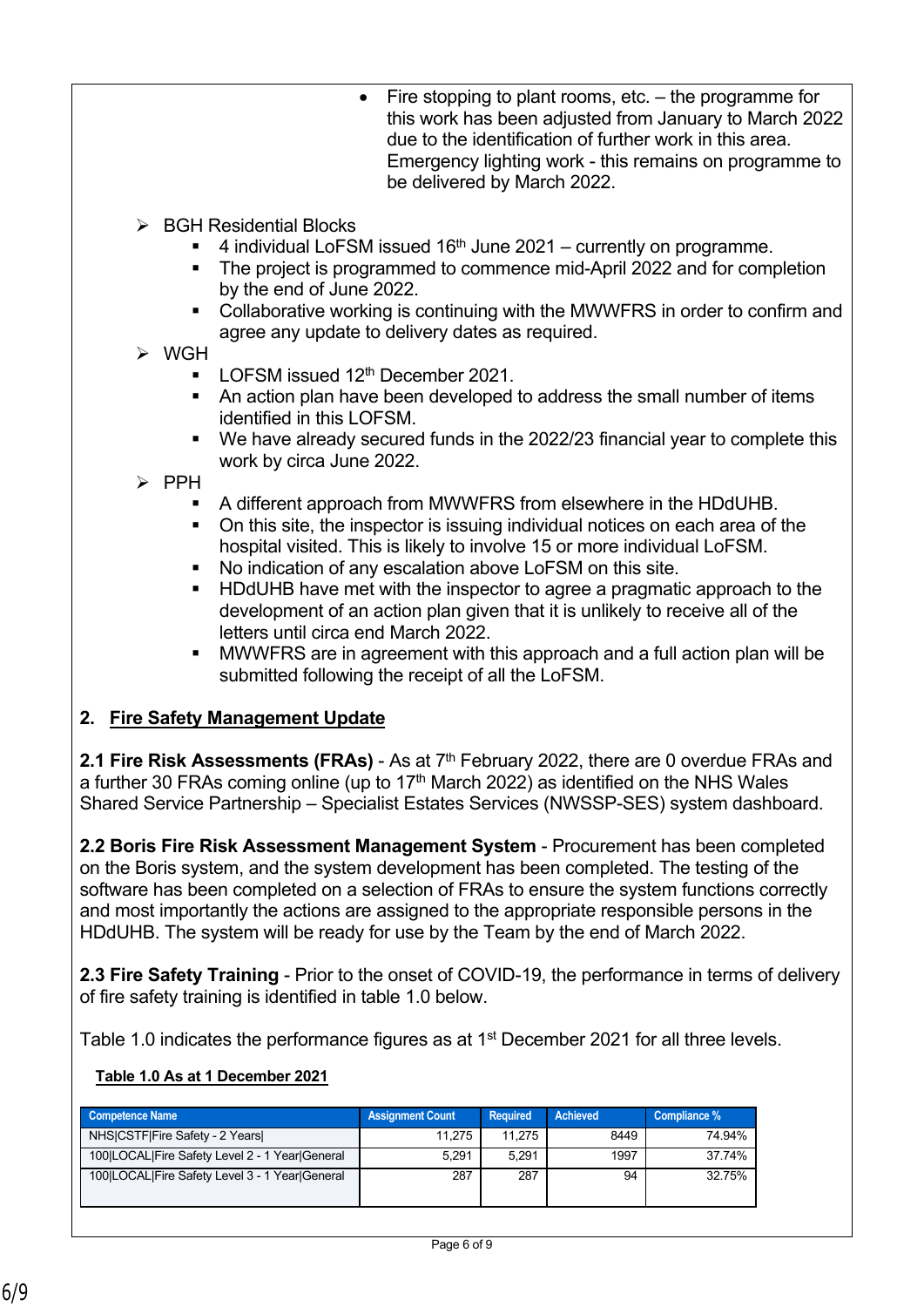#### **Table 2.0 As at 31 December 2021**

| <b>Competence Name</b>                         | <b>Assignment</b><br><b>Count</b> | <b>Required</b> | <b>Achieved</b> | Compliance % |
|------------------------------------------------|-----------------------------------|-----------------|-----------------|--------------|
| NHS CSTF Fire Safety - 2 Years                 | 11,283                            | 11.283          | 8,659           | 76.74%       |
| 100 LOCAL Fire Safety Level 2 - 1 Year General | 5,270                             | 5,270           | 2,300           | 43.64%       |
| 100 LOCAL Fire Safety Level 3 - 1 Year General | 282                               | 282             | 98              | 34.75%       |

#### **Table 3.0 As at 31 January 2022**

| Competence Name                                | <b>Assignment Count</b> | Required | <b>Achieved</b> | Compliance % |
|------------------------------------------------|-------------------------|----------|-----------------|--------------|
| NHSICSTFIFire Safety - 2 Years                 | 11.313                  | 11.313   | 8.675           | 76.68%       |
| 100 LOCAL Fire Safety Level 2 - 1 Year General | 5,281                   | 5.281    | 2,372           | 44.92%       |
| 100 LOCAL Fire Safety Level 3 - 1 Year General | 289                     | 289      | 96              | 33.22%       |

During the COVID-19 pandemic and the inability to safely deliver face to face training, there was a significant negative effect on the performance at Level 2. However, since December 2021 and the introduction of Level 2 training on Microsoft Teams, there has been a substantial increase.

Confidence remains that the required capacity for training within HDdUHB is in place, however significant reductions of staff attendance are continuing. The pressures on clinical and management teams to attend this training at such challenging times is fully understood. This is now being reflected in the performance statistics for fire safety training.

#### **Improved arrangements for Level 2 training**

The Fire Safety Team has been working very closely with Learning & Development colleagues to identify workable solutions to offer training in order to improve our figures. It is therefore the intention to deliver training as follows:

- $\triangleright$  Reinstate face to face Level 2 training sessions for specific areas, (ensuring the correct COVID-19 protocols are adhered to at all times), this includes areas such as wards, theatres and other critical care (high risk) areas, where face to face teaching should preferably be undertaken. This can be arranged directly with the respective acute fire safety advisors.
- $\triangleright$  Note: Staff requiring Level 1 (two yearly) competency, will be required to continue via the online e-learning module on Electronic Staff Record (ESR).

# **2.4 Key Fire Safety Risks - Elizabeth Williams Clinic and Brynmair Clinic**

The FRAs for these sites have identified some urgent fire improvement works to reduce the risk to staff and patients. The funding needed for this work is secured in the 2022/2023 Discretionary Capital Programme.

Brynmair Clinic is now completed.

Elizabeth Williams Clinic programme is due to complete at end of March 2022.

# **3. Fire Safety Governance Update**

As reported at the previous HSC meeting, the only item that remained outstanding was the following: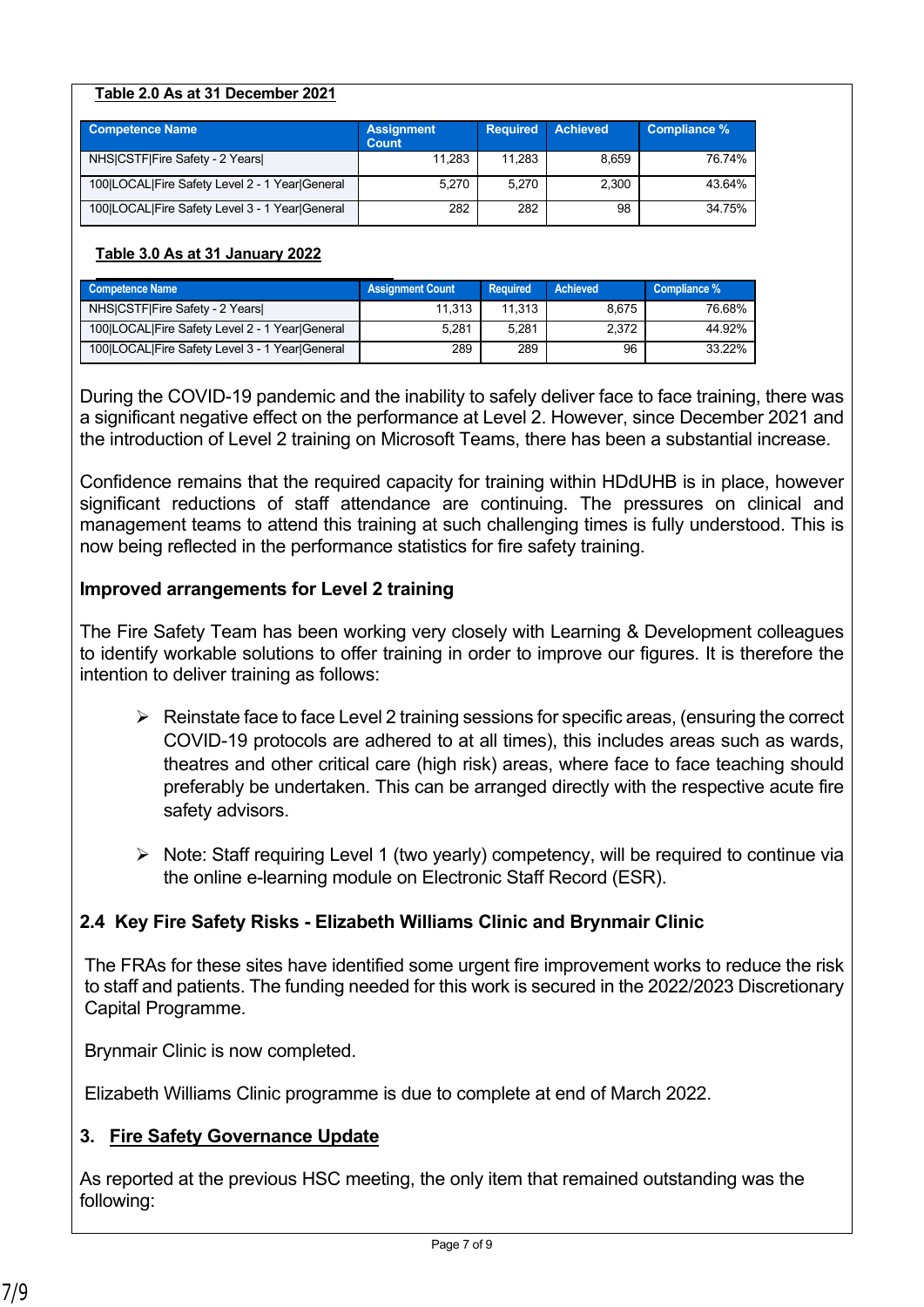*Item 1.6: To undertake an audit against the Fire Safety Policy to ascertain the HDdUHB's compliance against it.*

This action has now been completed following the recruitment to the post of the Head of Fire Safety Management. The detail to support this has been submitted and approved by the Head of Quality and Governance to provide full assurance to the HSC.

The action plan developed from this review will report into the Fire Safety Group and form part of this report to subsequent HSC meetings.

**Argymhelliad / Recommendation**

The Health and Safety Committee is requested to:

- Note the content of this report and acknowledge the work achieved to strengthen fire safety compliance.
- Note that further updates will be presented at future HSC meetings.

| Amcanion: (rhaid cwblhau)              |                                                    |
|----------------------------------------|----------------------------------------------------|
| <b>Objectives: (must be completed)</b> |                                                    |
| <b>Committee ToR Reference:</b>        | 3.11 Ensure reports and factual information from   |
| Cyfeirnod Cylch Gorchwyl y Pwyllgor:   | external regulatory agencies are acted upon within |
|                                        | achievable timescales.                             |
|                                        |                                                    |
| Cyfeirnod Cofrestr Risg Datix a Sgôr   | Estates and Facilities Risk No 813 Score 15        |
| Cyfredol:                              |                                                    |
|                                        |                                                    |
| Datix Risk Register Reference and      |                                                    |
| Score:                                 |                                                    |
| Safon(au) Gofal ac lechyd:             | 2.1 Managing Risk and Promoting Health and Safety  |
| Health and Care Standard(s):           |                                                    |
|                                        |                                                    |
|                                        |                                                    |
|                                        |                                                    |
| Nodau Gwella Ansawdd:                  | No Avoidable Deaths                                |
|                                        |                                                    |
| <b>Quality Improvement Goal(s):</b>    |                                                    |
|                                        |                                                    |
|                                        |                                                    |
|                                        |                                                    |
| <b>Amcanion Strategol y BIP:</b>       | <b>Not Applicable</b>                              |
| <b>UHB Strategic Objectives:</b>       |                                                    |
|                                        |                                                    |
|                                        |                                                    |
|                                        |                                                    |
| <b>Amcanion Llesiant BIP:</b>          | 10. Not Applicable                                 |
| <b>UHB Well-being Objectives:</b>      |                                                    |
| <b>Hyperlink to HDdUHB Well-being</b>  |                                                    |
|                                        |                                                    |
| <b>Objectives Annual Report</b>        |                                                    |
|                                        |                                                    |

| <b>Gwybodaeth Ychwanegol:</b><br><b>Further Information:</b> |                                        |
|--------------------------------------------------------------|----------------------------------------|
| Ar sail tystiolaeth:                                         | MWWFRS and extensive site based survey |
| <b>Evidence Base:</b>                                        | information.                           |